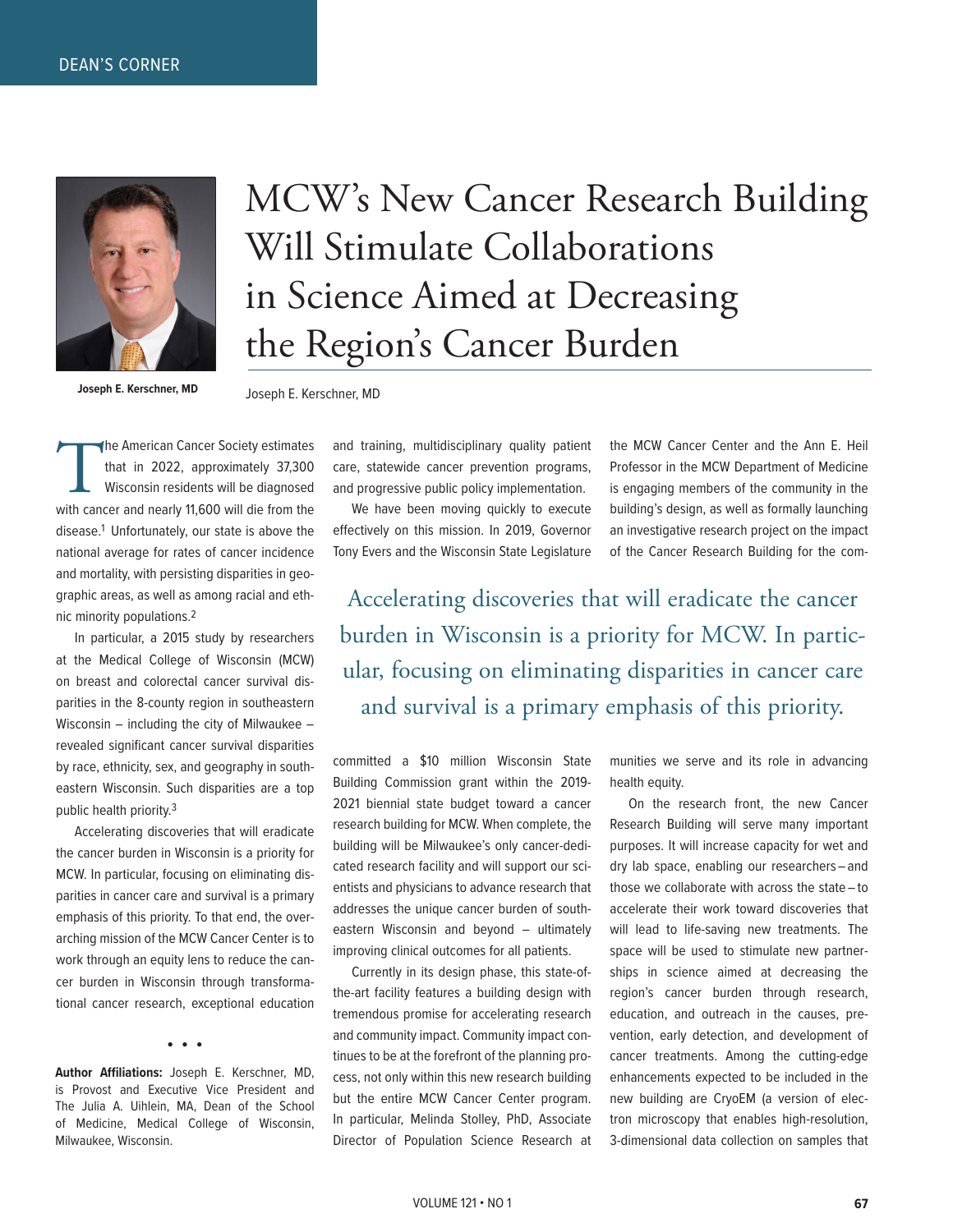could not be used with other techniques in the past) and cellular therapy labs for chimeric antigen receptor (CAR) T-cell therapy, which has been the subject of numerous MCW clinical trials in the past several years.4

Additionally, the 130,000 to 150,000 squarefoot Cancer Research Building will maximize state-of-the-art and progressive research practices across the entire spectrum of disciplines including basic, translational, clinical, population science, and policy. Further, by leveraging the Cancer Center's team science approach, the new building will provide tremendous opportunities to enhance efficiencies and collaboration within scientific neighborhoods that address the MCW Cancer Center's strategic priorities. The Cancer Center's "Integrated Disease-Oriented Teams" (iDOT) – comprising basic, translational, and clinical cancer researchers/physicians who are involved in improving care delivery – will

benefit from expanded collaborative space to develop research from the bench to the bedside to the community – and back.

The development of the Cancer Research Building underscores MCW's commitment to diagnosing and treating rare cancers, which affect fewer than 40,000 individuals annually in the US – although as a group, they comprise slightly more than 25% of all cancers. And because rates in children are very low, all children's cancers as considered "rare." Rare cancers cause about a quarter of all cancer deaths each year.<sup>5</sup> The new building will leverage key scientific investments to accelerate discoveries in metabolomics, structural biology, immuno-oncology, precision oncology, and rare cancers, and cancer disparities – for the eradication of cancer for all.

Groundbreaking for MCW's new Cancer Research Building is expected in summer 2022.

## Systems Thinking Is Vital to Long-Term Equitable COVID-19 Response and Recovery in Wisconsin

#### REFERENCES *continued from page 11*

**30.** In communities deserted by pharmacies, advocates fear inequitable COVID-19 vaccine access. *CBS Chicago.*  December 24, 2020. Accessed September 27, 2021. https://chicago.cbslocal.com/2020/12/24/in-communitiesdeserted-by-pharmacies-advocates-fear-inequitablecovid-19-vaccine-access/

**31.** Chen D, Johnson M, Heim M. 'Every man for himself': Wisconsin's vaccine rollout has been confusing and frustrating. Health officials promise it will get better. *Milwaukee Journal Sentinel.* Updated January 25, 2021. Accessed September 27, 2021. https://www.jsonline.com/ story/news/2021/01/23/wisconsins-vaccine-distributionplan-confusing-but-speeding-up/4232367001/

**32.** Mills S. Time, extra effort and trust: local organizations increase COVID-19 vaccine uptake in hardto-reach communities. *Wisconsin Public Radio*. August 25, 2021. Accessed September 27, 2021. https://www. wpr.org/time-extra-effort-and-trust-local-organizationsincrease-covid-19-vaccine-uptake-hard-reach

**33.** Eisenstein C. *The More Beautiful World Our Hearts Know Is Possible*. North Atlantic Books; 2013.

**34.** Carper introduces legislation to reconnect and revitalize communities divided by highways. News release. US Senate Committee on Environment and Public Works. April 19, 2021. Accessed September 27, 2021. https://www.epw.senate.gov/public/index. cfm/2021/4/carper-leads-senate-democrats-inintroducing-legislation-to-reconnect-and-revitalizecommunities-divided-by-highways

**35.** 2021-23 Wisconsin State Budget: Summary of Governor's Budget Recommendations. Legislative Fiscal Bureau of Wisconsin; March 2021. Accessed September 27, 2021. https://docs.legis.wisconsin.gov/misc/lfb/

budget/2021\_23\_biennial\_budget/502\_summary\_of\_ governor\_s\_budget\_recommendations\_march\_2021\_ entire\_document.pdf

**36.** Fact sheet: historic bipartisan infrastructure deal. News release. The White House. July 28, 2021. Accessed September 27, 2012. https://www.whitehouse.gov/ briefing-room/statements-releases/2021/07/28/factsheet-historic-bipartisan-infrastructure-deal/

**37.** O'Neil M. Moving Mindsets - Building Momentum Over Time. Wisconsin Partnership Program webinar. March 26, 2021. Accessed July 20, 2021. https://www. frameworksinstitute.org/presentation/moving-mindsetsbuilding-momentum/

**38.** Warren May L, Beery J, Gary-Webb TL, Peet ED, Kohler J. Equitable data analysis: lessons from a COVID-19 research collaborative. *The RAND Blog*. July 27, 2021. Accessed September 27, 2021. https://www.rand.org/ blog/2021/07/equitable-data-analysis-lessons-from-acovid-19-research.html

**39.** Harrington B. The anti-vaccine con job is becoming untenable: why targets of deliberate deception often hesitate to admit they've been deceived. *The Atlantic.*  August 1, 2021. Accessed September 27, 2021. https:// www.theatlantic.com/ideas/archive/2021/08/vaccinerefusers-dont-want-blue-americas-respect/619627/

**40.** Pappas S. Social science and the COVID-19 vaccines. American Psychological Association. March 31, 2021. Accessed September 27, 2021. https://www.apa.org/ monitor/2021/03/covid-19-vaccines

**41.** Sellers FS, Berkowitz B. These are the pro-vaccine messages people want to hear. *The Washington Post.*  April 21, 2021. Accessed July 24, 2021. https://www. washingtonpost.com/health/interactive/2021/covidvaccine-messages/

I anticipate sharing progress on the new Cancer Research Building in future Dean's columns.

#### REFERENCES

**1.** Cancer Statistics Center. Wisconsin at-a-glance. American Cancer Society. Accessed March 28, 2022. https://cancerstatisticscenter.cancer.org/#!/state/ Wisconsin

**2.** United States Cancer Statistics: Data Visualizations. Centers for Disease Control and Prevention. Accessed March 28, 2022. https://gis.cdc.gov/Cancer/USCS/#/ AtAGlance/

**3.** Beyer KMM, Zhou Y, Matthews K, Hoormann K, et al. Breast and Colorectal Cancer Survival Disparities in Southeastern Wisconsin. *WMJ*. 2016;115(1):17-21. https:// wmjonline.org/wp-content/uploads/2016/115/1/17.pdf

**4.** J. Kerschner, CAR T-cell Immunotherapy Bringing Hope Where None Existed. *WMJ*. 2018;117(1):45-46. **5.** MyPART - My Pediatric and Adult Rare Tumor Network. National Cancer Institute Center for Cancer Research.

Posted February 27, 2019. Accessed March 28, 2022. https://www.cancer.gov/pediatric-adult-rare-tumor/raretumors/about-rare-cancers

# *Let us hear from you!*

If an article strikes a chord or you have something on your mind related to medicine, share it with your colleagues. Email your letter to the editor to **wmj@med.wisc.edu.**